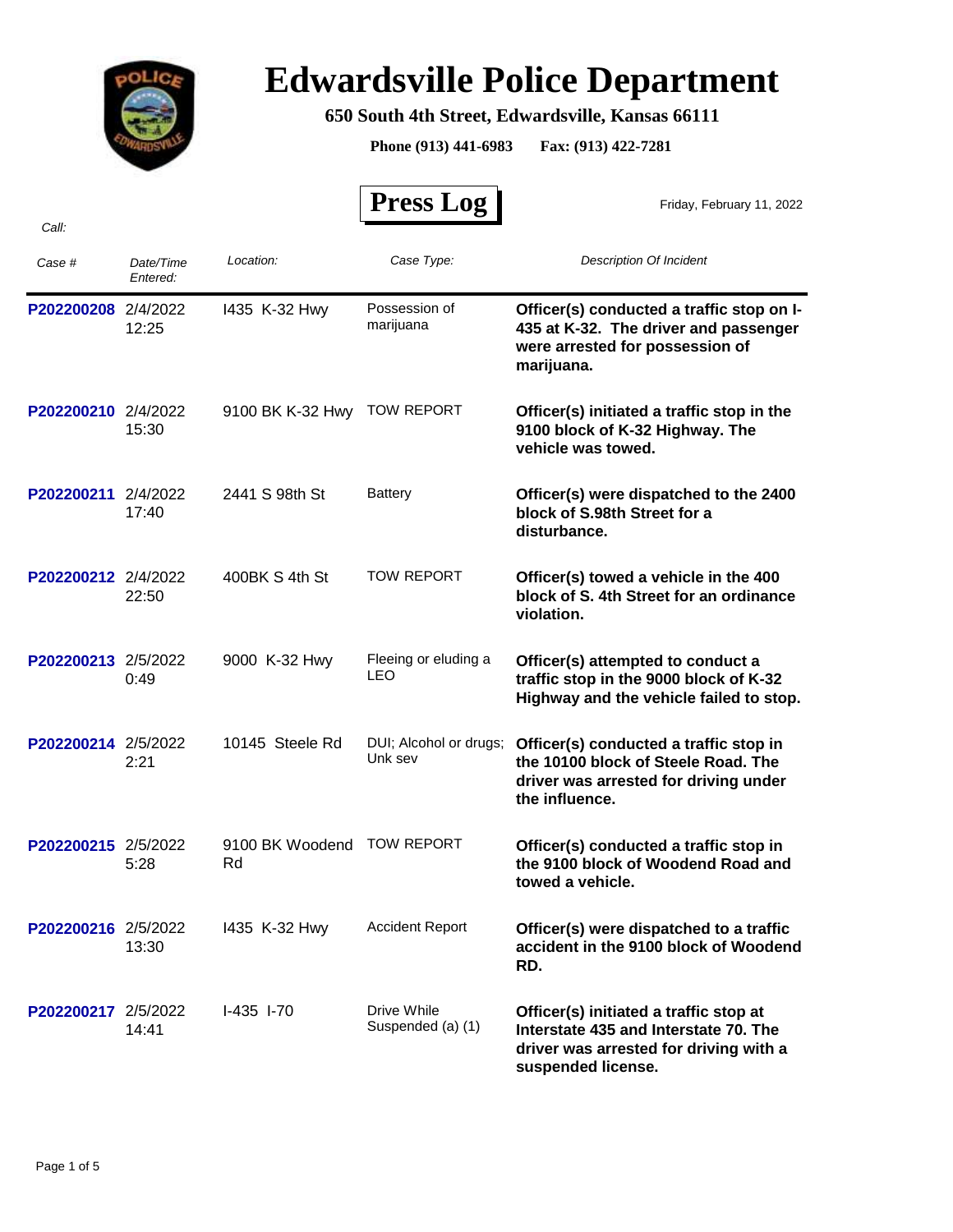*Call:*

 **Press Log** 

| Case #              | Date/Time<br>Entered: | Location:            | Case Type:                                                | <b>Description Of Incident</b>                                                                                                |
|---------------------|-----------------------|----------------------|-----------------------------------------------------------|-------------------------------------------------------------------------------------------------------------------------------|
| P202200218 2/5/2022 | 15:15                 | 113 Haines St        | <b>INFORMATION</b><br><b>REPORT - Trespass</b><br>Warning | Officer(s) were dispatched to the 100<br>block of Haines Street in reference to a<br>harassment report.                       |
| P202200219 2/5/2022 | 21:15                 | 9100 K-32 Hwy        | DUI; Alcohol or drugs;<br>Unk sev                         | Officer(s) conducted a traffic stop in<br>the 9100 block of K-32 Highway. The<br>driver was taken into custody for DUI.       |
| P202200220 2/6/2022 | 4:10                  | SBI435 Woodend<br>Rd | <b>TOW REPORT</b>                                         | Officer(s) conducted a traffic stop<br>along southbound I-435 north of<br>Woodend Road and towed a vehicle.                   |
| P202200221          | 2/6/2022<br>15:10     | 100 BK Allcutt Ave   | <b>Warrant Arrest</b>                                     | Officer(s) served an Edwardsville<br><b>Municipal warrant.</b>                                                                |
| P202200222 2/6/2022 | 17:13                 | 9500 BK K-32 Hwy     | Fleeing or eluding a<br>LEO                               | Officer(s) attempted to stop a vehicle<br>in the 9500 block of K-32 Highway. The<br>vehicle fled.                             |
| P202200223 2/6/2022 | 21:20                 | 650 S 4th St         | <b>Warrant Arrest</b>                                     | Officer(s) served an Edwardsville<br>municipal warrant.                                                                       |
| P202200224 2/6/2022 | 23:53                 | 1831 S 94th St       | <b>Warrant Arrest</b>                                     | Officer(s) served an Edwardsville<br><b>Municipal warrant.</b>                                                                |
| P202200225 2/6/2022 | 23:53                 | 1831 S 94th St       | <b>Warrant Arrest</b>                                     | Officer(s) served an Edwardsville<br>municipal warrant.                                                                       |
| P202200226 2/7/2022 | 4:52                  | 9600 Woodend         | <b>TOW REPORT</b>                                         | Officer(s) initiated a traffic stop in the<br>9600 Block of Woodend Road. A<br>vehicle was towed from the scene.              |
| P202200227 2/7/2022 | 7:11                  | 300 S 94th St        | <b>Accident Report</b>                                    | Officer(s) were dispatched to a traffic<br>accident in the 300 block of S 94th ST.                                            |
| P202200228 2/7/2022 | 9:00                  | 10139 Kaw Dr         | Code Violation -<br>Zoning                                | The CSO inspected prohibited<br>conditions in the 10100 Block of Kaw<br>Drive.                                                |
| P202200229 2/7/2022 | 7:15                  | 9000 K-32 Hwy        | Reckless driving                                          | Officer(s) conducted a traffic stop in<br>the 9000 block of K-32 Highway. The<br>driver was arrested for reckless<br>driving. |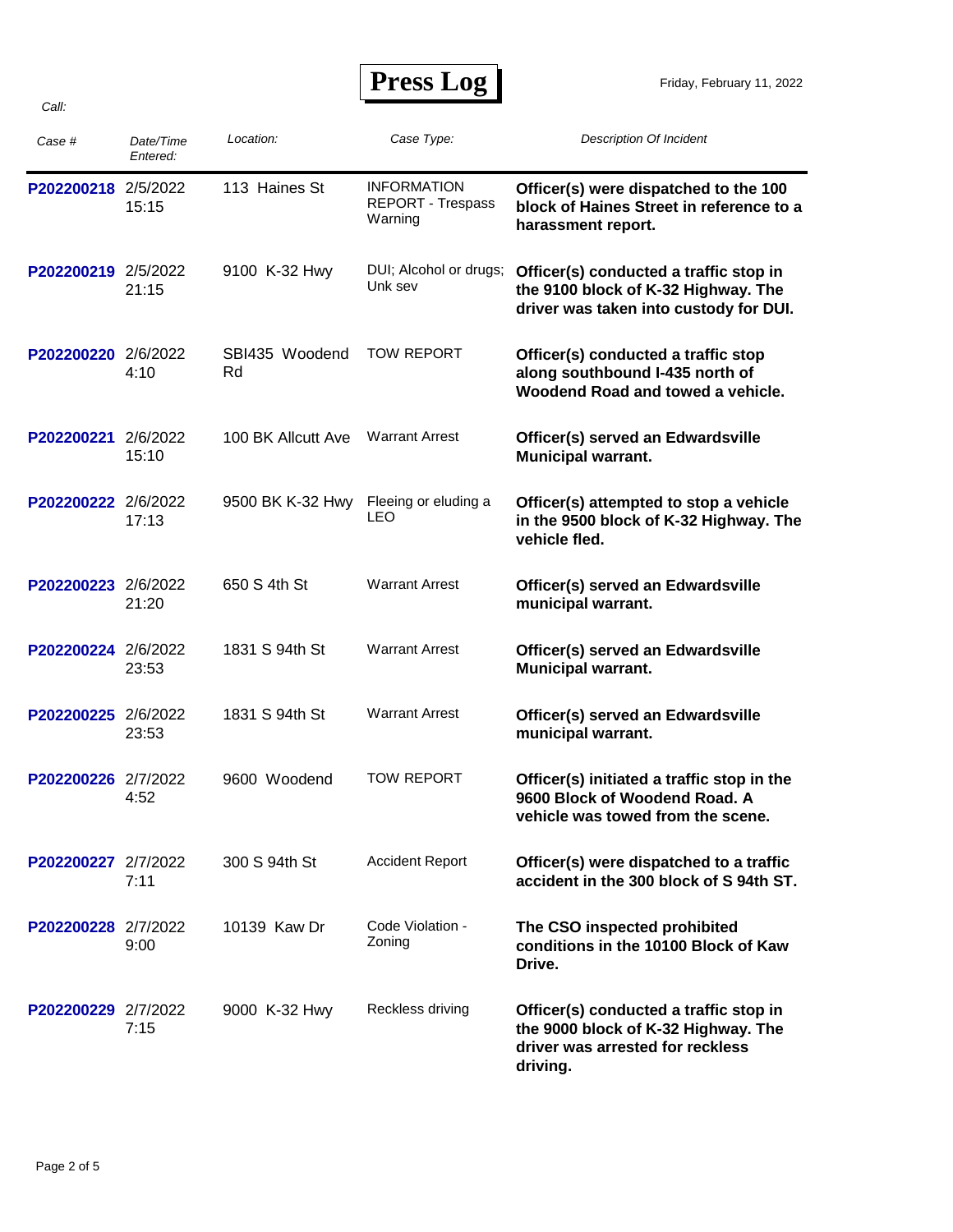**Press Log** 

Friday, February 11, 2022

| Case #              | Date/Time<br>Entered: | Location:             | Case Type:                                              | <b>Description Of Incident</b>                                                                                                                                                   |
|---------------------|-----------------------|-----------------------|---------------------------------------------------------|----------------------------------------------------------------------------------------------------------------------------------------------------------------------------------|
| P202200230          | 2/7/2022<br>11:40     | SBI435 Kansas<br>Ave  | <b>TOW REPORT</b>                                       | Officer(s) initiated a traffic stop<br>southbound I-435 just south of Kansas<br>Avenue. The vehicle was towed.                                                                   |
| P202200231 2/7/2022 | 14:35                 | 47 Mellott St         | Code Violation -<br><b>Environmental Code</b>           | The CSO inspected prohibited<br>conditions in the 100 Block of Mellott<br>Street.                                                                                                |
| P202200232 2/7/2022 | 14:30                 | 22 Mellott St         | <b>Warrant Arrest</b>                                   | Officer(s) served an Edwardsville<br><b>Municipal warrant.</b>                                                                                                                   |
| P202200233 2/7/2022 | 14:30                 | 22 Mellott St         | <b>Warrant Arrest</b>                                   | Officer(s) served an Edwardsville<br><b>Municipal warrant.</b>                                                                                                                   |
| P202200234 2/7/2022 | 14:15                 | 22 Mellott St         | Theft by deception;<br>Value \$1,500 to<br>\$25,000     | Officer(s) responded to the 10 block of<br>Mellott Street to investigate a theft by<br>deception.                                                                                |
| P202200235 2/8/2022 | 1:41                  | NBI435 Woodend<br>Rd  | Poss of opiate,<br>opium, narcotic, or<br>certain stimu | Officer(s) conducted an investigative<br>stop along the northbound on-ramp to<br>I-435 from Woodend Road. Three<br>parties were arrested for possession<br>of illegal narcotics. |
| P202200236 2/8/2022 | 1:41                  | NBI435 Woodend<br>Rd  | <b>Curfew Violation</b>                                 | Officer(s) conducted an investigative<br>stop on the northbound on-ramp to I-<br>435 from Woodend Road and a party<br>was cited for curfew violation.                            |
| P202200238 2/8/2022 | 8:10                  | 650 S 4th St          | <b>Warrant Arrest</b>                                   | Officer(s) served an Edwardsville<br>municipal warrant.                                                                                                                          |
| P202200239 2/8/2022 | 9:40                  | 638 S 94th St         | Drive While<br>Suspended (a) (1)                        | Officer(s) conducted a traffic stop in<br>the 600 block of S. 94th Street. The<br>driver was arrested for driving while<br>suspended, and his vehicle was towed.                 |
| P202200240 2/8/2022 | 9:45                  | SBI435 Holliday<br>Dr | <b>TOW REPORT</b>                                       | Officer(s) initiated a traffic stop on<br>southbound I-435 just south of<br>Holliday Drive. The vehicle was towed.                                                               |
| P202200241          | 2/8/2022<br>11:00     | 2600BK S 96th St      | Fleeing or eluding a<br><b>LEO</b>                      | Officer(s) attempted to conduct a<br>traffic stop in the 2500 block of South<br>96th Street, and the vehicle failed to<br>stop.                                                  |

*Call:*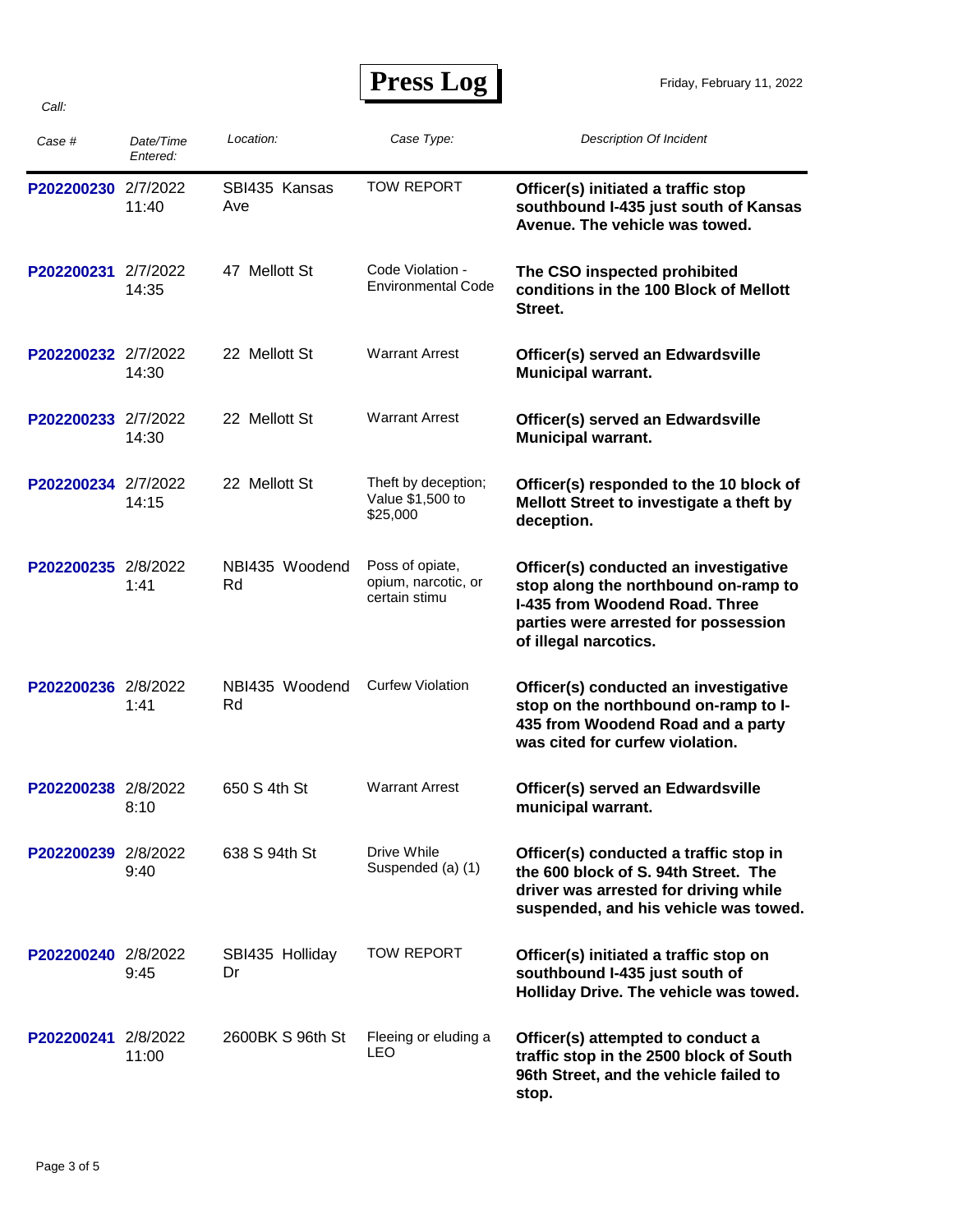## **Press Log**

| Case #               | Date/Time<br>Entered: | Location:             | Case Type:                                             | <b>Description Of Incident</b>                                                                                                                 |
|----------------------|-----------------------|-----------------------|--------------------------------------------------------|------------------------------------------------------------------------------------------------------------------------------------------------|
| P202200242 2/8/2022  | 13:20                 | 11000 BK Kaw Dr       | <b>ASSIST OTHER</b><br><b>AGENCY</b>                   | Officer(s) were dispatched to the<br>11000 block of Kaw Drive for a medical<br>call. The patient was transfered to the<br>hospital.            |
| P202200243 2/8/2022  | 16:11                 | 9100 BK K-32 Hwy      | Drive While<br>Suspended (a) (1)                       | Officer(s) conducted a traffic stop in<br>the 9100 block of K-32 Highway. The<br>driver was arrested for driving while<br>suspended.           |
| P202200244 2/8/2022  | 20:21                 | 400 E Front St        | <b>Warrant Arrest</b>                                  | Officer(s) served an Edwardsville<br>municipal warrant.                                                                                        |
| P202200245 2/9/2022  | 0:00                  | 650 S 4th St          | <b>Warrant Arrest</b>                                  | Officer(s) served an Edwardsville<br>municipal warrant.                                                                                        |
| P202200246 2/9/2022  | 14:54                 | 200 BK Beach St       | Theft of<br>prop/services; Value<br>less than $$1,500$ | Officer(s) investigated a theft that<br>previously occurred in the 200 block of<br>Beach.                                                      |
| P202200247 2/10/2022 | 0:55                  | 9100 BK Woodend<br>Rd | Drive While<br>Suspended (a) (1)                       | Officer(s) conducted a traffic stop in<br>the 9100 block of Woodend Road. The<br>driver was taken into custody for<br>driving while suspended. |
| P202200248 2/10/2022 | 5:10                  | 700 Beach St          | <b>INFORMATION</b><br><b>REPORT</b>                    | Officer(s) responded to 700 Beach<br>referencing a lost Kansas Dealer tag.                                                                     |
| P202200249 2/10/2022 | 8:00                  | 1800BK S 98th St      | <b>WELFARE CHECK</b>                                   | Officer(s) responded to the 1800 block<br>of S 98th Street to check the welfare of<br>an individual.                                           |
| P202200250 2/10/2022 | 13:20                 | 245 Delaware St       | <b>TOW REPORT</b>                                      | Officer(s) towed an inoperable vehicle<br>from the 200 block of Delaware Street.                                                               |
| P202200251           | 2/10/2022<br>14:55    | 9200 BK Woodend<br>Rd | <b>TOW REPORT</b>                                      | Officer(s) initiated a trafic stop in the<br>9200 block of Woodend Road and<br>towed the vehicle.                                              |
| P202200252 2/10/2022 | 15:41                 | 9200 BK K-32 Hwy      | TOW REPORT                                             | Officer(s) initiated a traffic stop in the<br>9200 block of K-32 Highway. The<br>vehicle was towed.                                            |

*Call:*